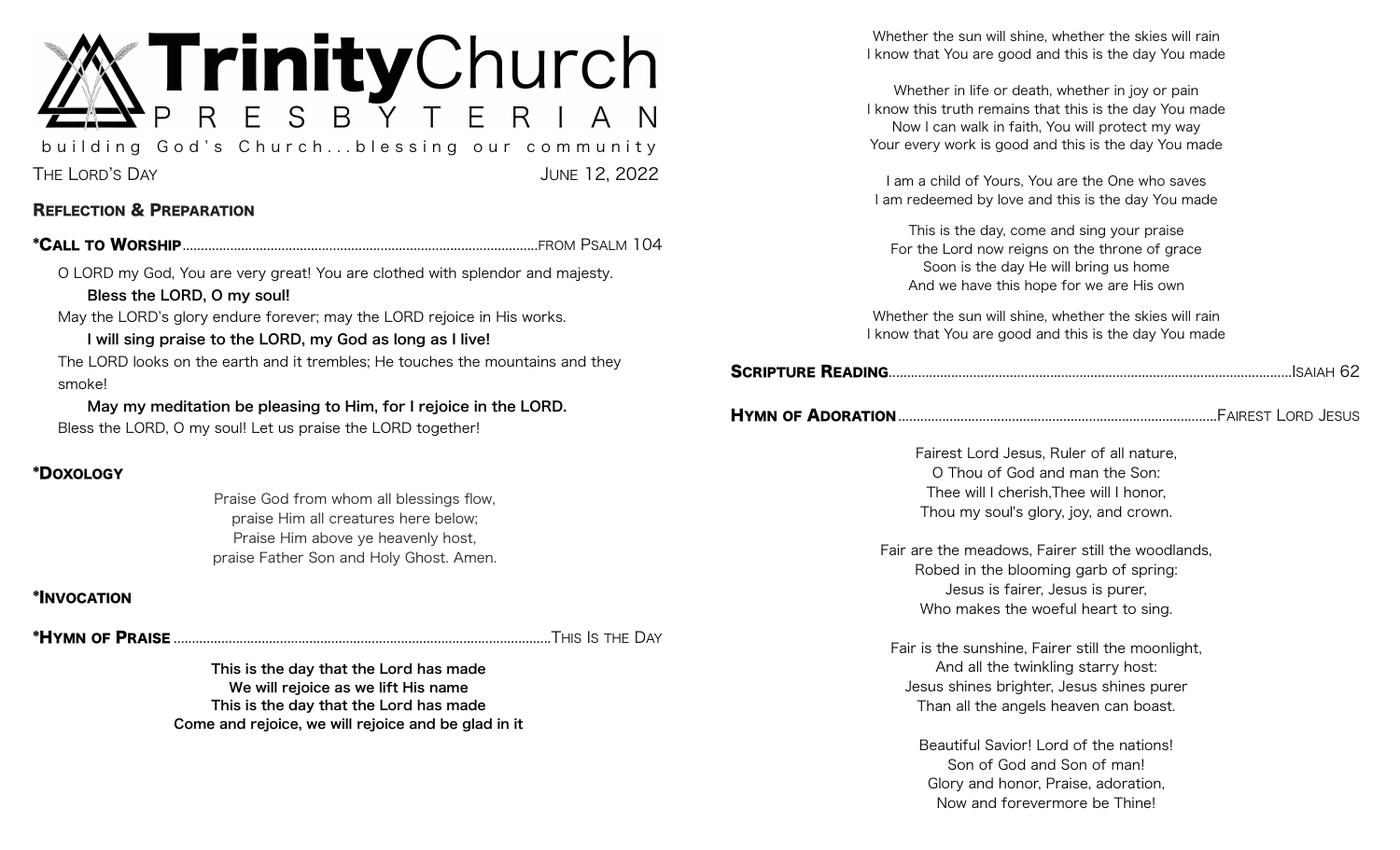#### CORPORATE CONFESSION OF SIN

Lord Jesus Christ, though being in very nature God, when you came to redeem us you humbled yourself and made yourself nothing. Though you were rich, for our sakes you became poor, so that through your poverty we might become rich. We confess how unlike you we are in our attitudes and actions. We strive for recognition from others, and we sulk and become bitter if we do not get it. We attend to our own needs and concerns, yet fail to care for others except when it serves our purposes. Forgive us our sin and renew our hearts. Grant us to realize that we only achieve greatness and gain our lives by giving them away. Work in us by the power of your Spirit so that we become more like you and so bring glory to our Father in heaven. Amen. Please silently confess your sin before the LORD.

#### \*ASSURANCE OF PARDON I ............................................................................................ SAIAH 55:6-7

"Seek the LORD while he may be found; call upon him while he is near; let the wicked forsake his way, and the unrighteous man his thoughts; let him return to the LORD, that he may have compassion on him, and to our God, for he will abundantly pardon."

#### \*HYMN OF ASSURANCE A ................................................................................... LL I HAVE IS CHRIST

#### *Hallelujah! All I have is Christ. Hallelujah! Jesus is my life.*

I once was lost in darkest night Yet thought I knew the way. The sin that promised joy and life Had led me to the grave. I had no hope that You would own A rebel to Your will. And if you had not loved me first, I would refuse you still.

But as I ran my hell-bound race Indifferent to the cost You looked upon my helpless state And led me to the cross. And I beheld God's love displayed You suffered in my place You bore the wrath reserved for me Now all I know is grace.

Now Lord I would be Yours alone And live so all might see The strength to follow Your commands Could never come from me. O Father use my ransomed life In any way You choose And let my song forever be My only boast is You.

#### SONG OF PREPARATION S ............................................................................................... PEAK O LORD

WORDS & MUSIC: KEITH GETTY & STUART TOWNEND Speak, O Lord as we come to You to receive the food of Your Holy Word. Take Your Truth, plant it deep in us; shape and fashion us in Your likeness That the light of Christ might be seen today in our acts of love and our deeds of faith Speak O Lord and fulfill in us all Your purposes for Your glory.

Teach us Lord full obedience, holy reverence, true humility. Test our thoughts and our attitudes in the radiance of Your purity. Cause our faith to rise cause our eyes to see Your majestic love and authority. Words of power that can never fail, let their truth prevail over unbelief.

Speak, O Lord and renew our minds; help us grasp the heights of Your plans for us. Truths unchanged from the dawn of time, that will echo down through eternity. And by grace we'll stand on Your promises and by faith we'll walk as You walk with us. Speak O Lord till Your church is built and the earth is filled with Your glory.

<sup>1</sup> Peter, an apostle of Jesus Christ,

To those who are elect exiles of the Dispersion in Pontus, Galatia, Cappadocia, Asia, and Bithynia, <sup>2</sup> according to the foreknowledge of God the Father, in the sanctification of the Spirit, for obedience to Jesus Christ and for sprinkling with his blood:

May grace and peace be multiplied to you.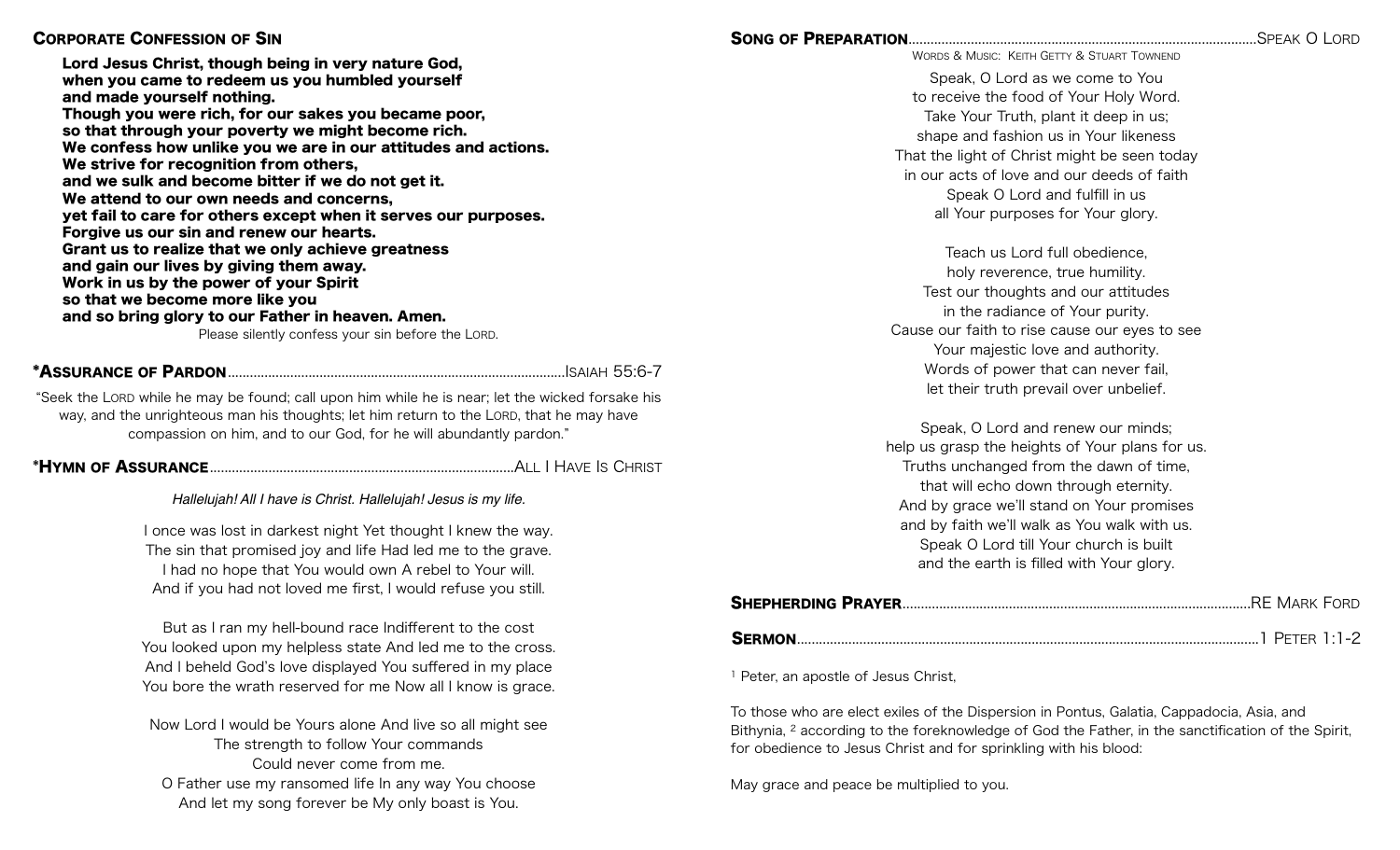## SERMON NOTES

#### STANDING FIRM 1 PETER 1:1-2

...........................................................................................................................................

\*HYMN OF PREPARATION T ..................................................................... HERE IS A FOUNTAIN

There is a fountain filled with blood Drawn from Immanuel's veins; And sinners plunged beneath that flood, Lose all their guilty stains: (x3) And sinners plunged beneath that flood Lose all their guilty stains.

The dying thief rejoiced to see That fountain in his day, And there may I, though vile as he, Wash all my sins away: (x3) And there may I, though vile as he, Wash all my sins away.

Dear dying Lamb, Thy precious blood Shall never lose its pow'r, Till all the ransomed Church of God Be saved, to sin no more: (x3) Till all the ransomed Church of God Be saved to sin no more.

E'er since by faith I saw the stream Thy flowing wounds supply, Redeeming love has been my theme And shall be till I die: (x3) Redeeming love has been my theme, And shall be till I die.

When this poor lisping, stamm'ring tongue Lies silent in the grave, Then in a nobler, sweeter song I'll sing Thy pow'r to save: (x3) Then in a nobler, sweeter song I'll sing Thy pow'r to save.

#### THE SACRAMENT OF COMMUNION

#### A WORD ABOUT COMMUNION AT TRINITY:

This is a time for all people to seek the Lord. For Christians, Communion is a time to meet with their Savior by faith, to be strengthened and renewed by Him as they eat bread and drink juice. All baptized Christians who trust in Christ alone as their Savior and Lord, belong to a church that embraces the gospel, are at peace with their fellow neighbor, and seek strength and grace to live more faithfully to Christ, are invited to participate. If you are not a Christian, or if you are not prepared to share in this meal, we encourage you to spend this time in prayer and to consider more deeply your relationship to Jesus Christ. We also ask that children who have not yet publicly professed their faith in Christ refrain from partaking until doing so.

Our communion bread is gluten free

#### \*BENEDICTION

Lyrics printed by permission: CCLI # 304145 Scripture quotations are from the Holy Bible, English Standard Version (ESV), ©2001 Crossway Bibles, a division of Good News Publishers. Used by permission. All rights reserved

#### AUTHOR

WHAT TO EXPECT:

**RECIPIENTS** 

#### **PURPOSE**